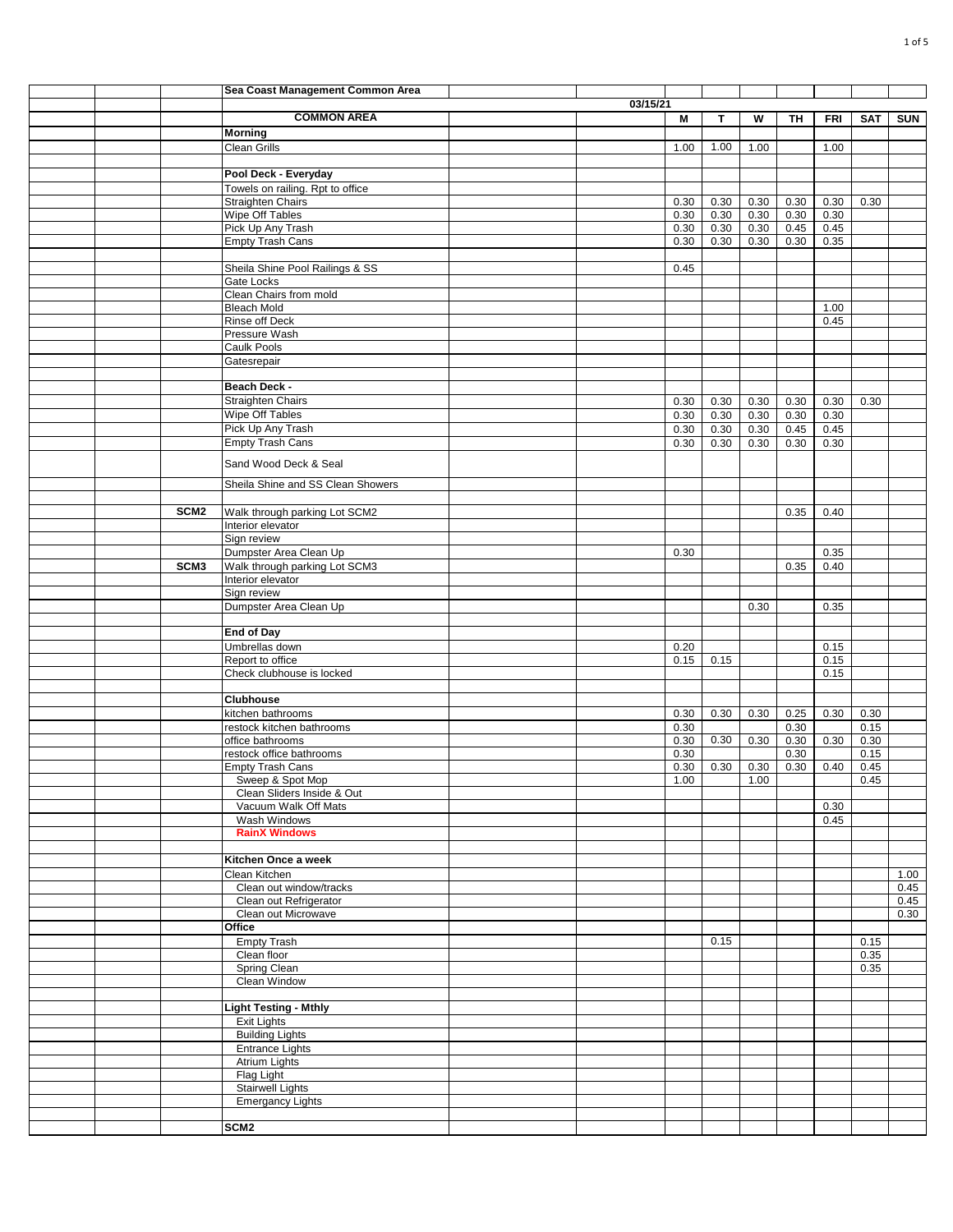|  | Sea Coast Management Common Area |          |      |      |      |     |      |            |            |
|--|----------------------------------|----------|------|------|------|-----|------|------------|------------|
|  |                                  | 03/15/21 |      |      |      |     |      |            |            |
|  | <b>COMMON AREA</b>               |          | M    |      | w    | TH. | FRI  | <b>SAT</b> | <b>SUN</b> |
|  | <b>Elevator Lobbies</b>          |          |      |      |      |     |      |            |            |
|  | <b>Empty Trash Cans</b>          |          | 0.55 | 0.30 | 0.30 |     | 0.55 | 0.30       | 0.30       |
|  | <b>Wipe Horizonal Surfaces</b>   |          | 0.00 | 0.30 | 0.30 |     | 1.00 | 0.30       | 0.30       |
|  | Blow Floor - Spot Mop            |          | 0.55 | 0.30 | 0.30 |     | 0.55 | 0.30       | 0.30       |
|  | Wipe Handrails                   |          | 0.55 | 0.30 | 0.30 |     | 0.55 | 0.30       | 0.30       |
|  | Vacuum Walk-Off Mats             |          |      |      |      |     |      |            |            |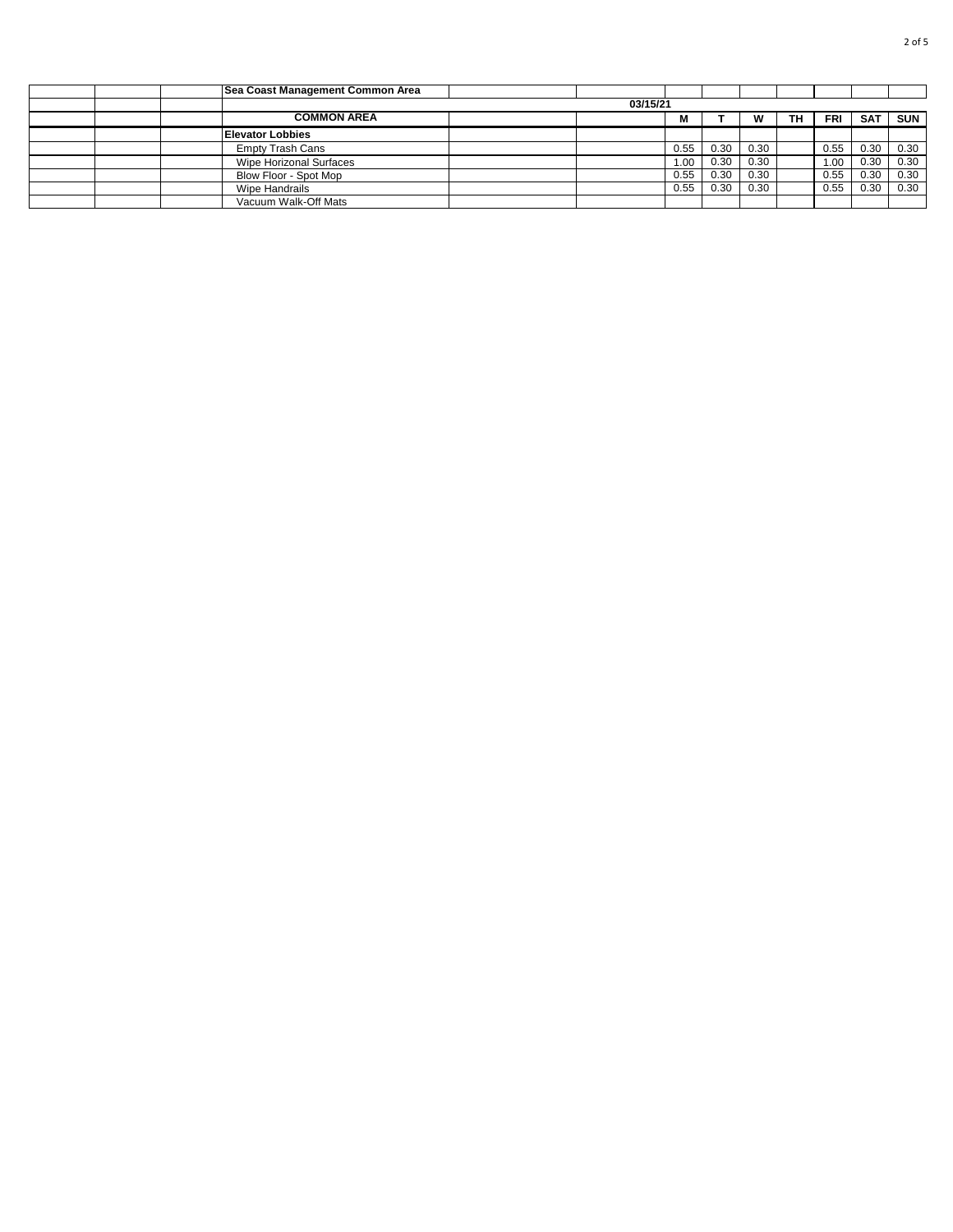|  | Sea Coast Management Common Area                              |          |      |      |      |      |      |      |            |
|--|---------------------------------------------------------------|----------|------|------|------|------|------|------|------------|
|  |                                                               | 03/15/21 |      |      |      |      |      |      |            |
|  | <b>COMMON AREA</b>                                            |          | M    | Т    | W    | TH   | FRI  | SAT  | <b>SUN</b> |
|  | Clean Both sides of Door Glass                                |          |      |      |      |      |      |      |            |
|  | Clean windows In/Out                                          |          |      |      |      |      |      |      |            |
|  | Sanatize luggage carts                                        |          |      |      |      |      |      |      |            |
|  | <b>Elevator &amp; Interiors</b>                               |          |      |      |      |      |      |      |            |
|  | Wipe Down Interior Panels                                     |          |      | 0.30 |      |      | 0.30 | 0.30 |            |
|  | Sheila Shine                                                  |          |      |      |      |      |      |      |            |
|  | Clean tracks hard wire brush                                  |          |      |      |      |      |      |      |            |
|  | Mop floor & corners                                           |          |      |      |      |      |      |      |            |
|  | Full sanatize                                                 |          | 1.00 |      |      |      |      | 1.00 |            |
|  | <b>Walkways &amp; Stairwell</b>                               |          |      |      |      |      |      |      |            |
|  | Items in walkways? Picture report to office                   |          |      |      |      |      |      |      |            |
|  | <b>Blow</b>                                                   |          | 1.00 |      |      |      |      |      |            |
|  | Spot Mop                                                      |          |      |      |      |      |      |      |            |
|  | Pick up trash                                                 |          |      |      |      |      | 1.00 | 1.00 |            |
|  | Wipe Handrails                                                |          |      |      |      |      |      |      |            |
|  | Wash down                                                     |          |      |      |      |      |      |      |            |
|  | Pressure Wash                                                 |          |      |      |      |      |      |      |            |
|  | <b>Laundry Rooms</b>                                          |          |      |      |      |      |      |      |            |
|  | Sweep-Spot Mop                                                |          | 1.00 |      |      |      |      | 1.00 | 1.00       |
|  | <b>Empty Trash Cans</b>                                       |          |      |      |      |      |      | 0.30 | 0.30       |
|  | Wipe Horizonal Surfaces                                       |          |      |      |      |      |      | 0.35 | 0.35       |
|  | Ducts cleaned out                                             |          |      |      |      |      |      |      | 0.45       |
|  | <b>Parking lots</b>                                           |          |      |      |      |      |      |      |            |
|  | Garbage Pick up                                               |          | 0.35 |      |      | 1.00 |      |      |            |
|  | Trash Chutes - Clear                                          |          |      |      |      |      |      |      |            |
|  | Trash Chutes - Deorderized                                    |          |      |      |      |      |      |      |            |
|  |                                                               |          |      |      |      |      |      |      |            |
|  | <b>Pressure Wash Trash Receptacle</b><br>Recycle Area cleaned |          |      |      |      |      |      |      |            |
|  | Recycle Bins pressure washed                                  |          |      |      |      |      |      |      |            |
|  |                                                               |          |      |      |      |      |      |      |            |
|  | Numbers stenciled                                             |          |      |      |      |      |      |      |            |
|  | Lines striped                                                 |          |      |      |      |      |      |      |            |
|  | Tagging cars-Summer                                           |          |      |      |      |      |      |      |            |
|  | Towing-Summer                                                 |          |      |      |      |      |      |      |            |
|  | NO BLOWING SAND IN DRAINS!                                    |          |      |      |      |      |      |      |            |
|  | Consolidate Bulk                                              |          |      |      |      |      |      |      |            |
|  | SCM <sub>3</sub>                                              |          |      |      |      |      |      |      |            |
|  | <b>Elevator Lobbies</b>                                       |          |      |      |      |      |      |      |            |
|  | <b>Empty Trash Cans</b>                                       |          | 1.00 | 0.30 | 0.30 |      | 0.55 | 0.30 | 0.30       |
|  | <b>Wipe Horizonal Surfaces</b>                                |          | 1.00 | 0.30 | 0.30 |      | 1.00 | 0.30 | 0.30       |
|  | Blow Floor - Spot Mop                                         |          | 1.00 | 0.30 | 0.30 |      | 0.55 | 0.30 | 0.30       |
|  | <b>Wipe Handrails</b>                                         |          | 1.00 | 0.30 | 0.30 |      | 0.55 | 0.30 | 0.30       |
|  | Vacuum Walk-Off Mats                                          |          |      |      |      |      |      |      |            |
|  | Clean Both sides of Door Glass                                |          |      |      |      |      |      |      |            |
|  | Clean windows In/Out                                          |          |      |      |      |      |      |      |            |
|  | Sanatize luggage carts                                        |          |      |      |      |      |      |      |            |
|  | Elevator & Interiors                                          |          |      |      |      |      |      |      |            |
|  |                                                               |          |      | 0.30 |      |      |      |      |            |
|  | Wipe Down Interior Panels                                     |          |      |      |      |      |      |      |            |
|  | Sheila Shine                                                  |          |      |      |      |      |      |      |            |
|  | Clean tracks hard wire brush                                  |          |      |      |      |      |      |      |            |
|  | Mop floor & corners                                           |          | 1.00 |      |      |      |      |      |            |
|  | Full sanatize                                                 |          |      |      |      |      |      |      |            |
|  | <b>Walkways &amp; Stairwell</b>                               |          |      |      |      |      |      |      |            |
|  |                                                               |          |      |      |      |      |      |      |            |
|  | Items in walkways? Picture report to office                   |          |      |      |      |      |      |      |            |
|  | <b>Blow</b>                                                   |          |      |      |      |      |      |      |            |
|  | Spot Mop                                                      |          |      |      |      |      |      |      |            |
|  | Pick up trash                                                 |          |      |      |      | 0.45 |      |      |            |
|  | Wipe Handrails                                                |          |      |      |      |      |      |      |            |
|  | Wash down                                                     |          |      |      |      |      |      |      |            |
|  | Pressure Wash                                                 |          |      |      |      |      |      |      |            |
|  | <b>Laundry Rooms</b>                                          |          |      |      |      |      |      |      |            |
|  | Sweep-Spot Mop                                                |          |      |      |      |      |      |      | 1.00       |
|  | <b>Empty Trash Cans</b>                                       |          |      |      |      |      |      |      | 0.30       |
|  | <b>Wipe Horizonal Surfaces</b>                                |          |      |      |      |      |      |      | 0.35       |
|  | Ducts cleaned out                                             |          |      |      |      |      |      |      | 0.45       |
|  | <b>Parking lots</b>                                           |          |      |      |      |      |      |      |            |
|  | Garbage Pick up                                               |          |      |      |      | 1.00 | 0.45 |      |            |
|  | Trash Chutes - Clear                                          |          |      |      |      | 0.30 |      |      |            |
|  | Trash Chutes - Deorderized                                    |          |      |      |      |      |      |      |            |
|  | Pressure Wash Trash Receptacle                                |          |      |      |      |      |      |      |            |
|  | Recycle Area cleaned                                          |          |      |      |      |      |      |      |            |
|  | Recycle Bins pressure washed                                  |          |      |      |      |      |      |      |            |
|  | Lines striped                                                 |          |      |      |      |      |      |      |            |
|  | <b>Test Building Lights</b>                                   |          |      |      |      |      |      |      |            |
|  | Tagging cars-Summer                                           |          |      |      |      |      |      |      |            |
|  |                                                               |          |      |      |      |      |      |      |            |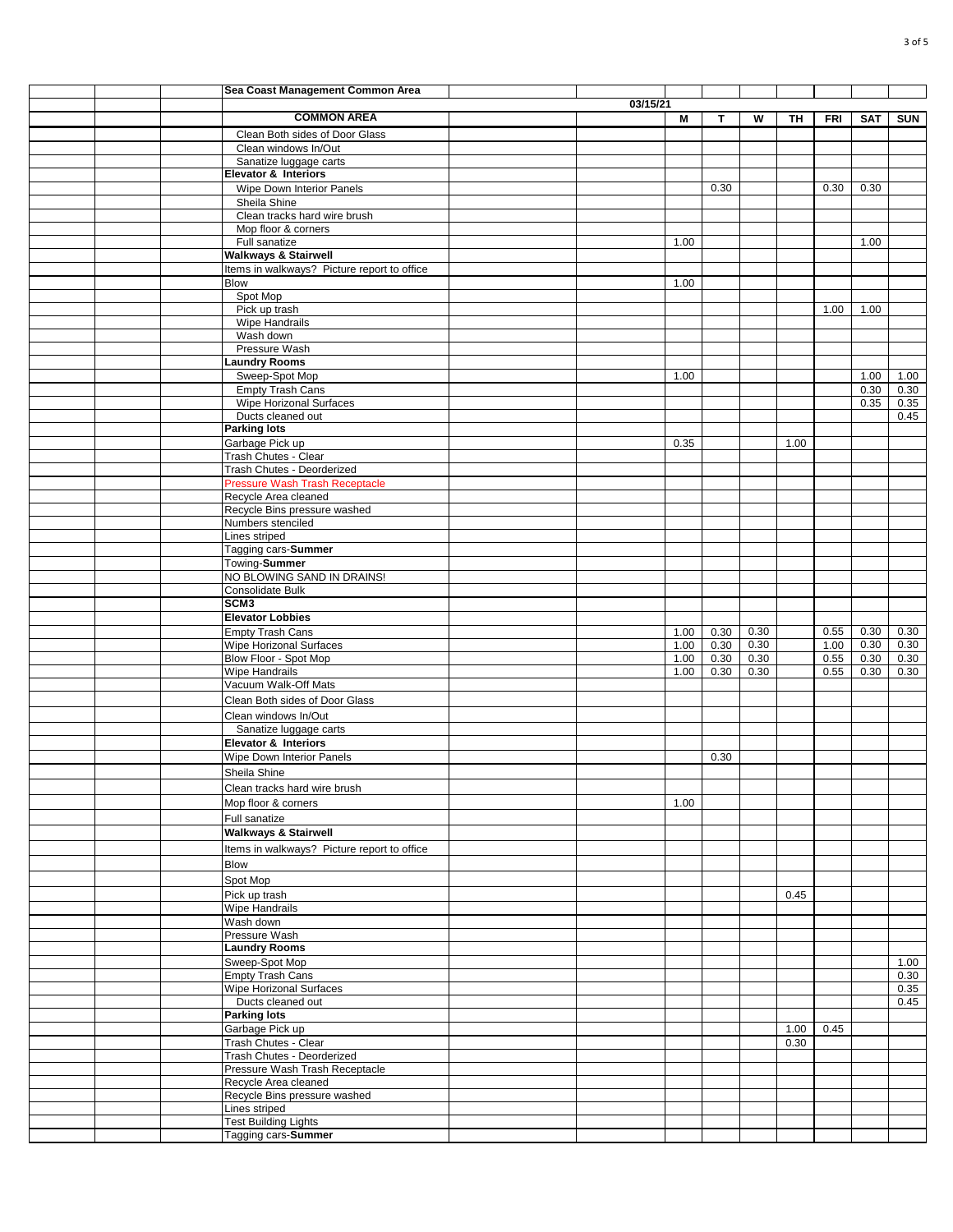|  | Sea Coast Management Common Area |          |      |            |            |            |            |            |            |
|--|----------------------------------|----------|------|------------|------------|------------|------------|------------|------------|
|  |                                  | 03/15/21 |      |            |            |            |            |            |            |
|  | <b>COMMON AREA</b>               |          | М    |            | w          | TH         | <b>FRI</b> | <b>SAT</b> | <b>SUN</b> |
|  | Towing-Summer                    |          |      |            |            |            |            |            |            |
|  | Pressure Wash Trash Receptacle   |          |      |            |            |            |            |            |            |
|  | Clean/Deodorize Trash Chute      |          |      |            |            |            |            |            |            |
|  | NO BLOWING SAND IN DRAINS!       |          |      |            |            |            |            |            |            |
|  | Consolidate Bulk                 |          |      |            |            |            |            |            |            |
|  |                                  |          |      |            |            |            |            |            |            |
|  | <b>Breaks</b>                    |          |      |            |            |            |            |            |            |
|  | Chris                            |          | 0.30 | 0.30       | 0.30       | 0.30       | 0.30       | <b>OFF</b> | <b>OFF</b> |
|  | Derick                           |          | 0.30 | <b>OFF</b> | <b>OFF</b> | <b>OFF</b> | <b>OFF</b> | 0.30       | 0.30       |
|  |                                  |          |      |            |            |            |            |            |            |